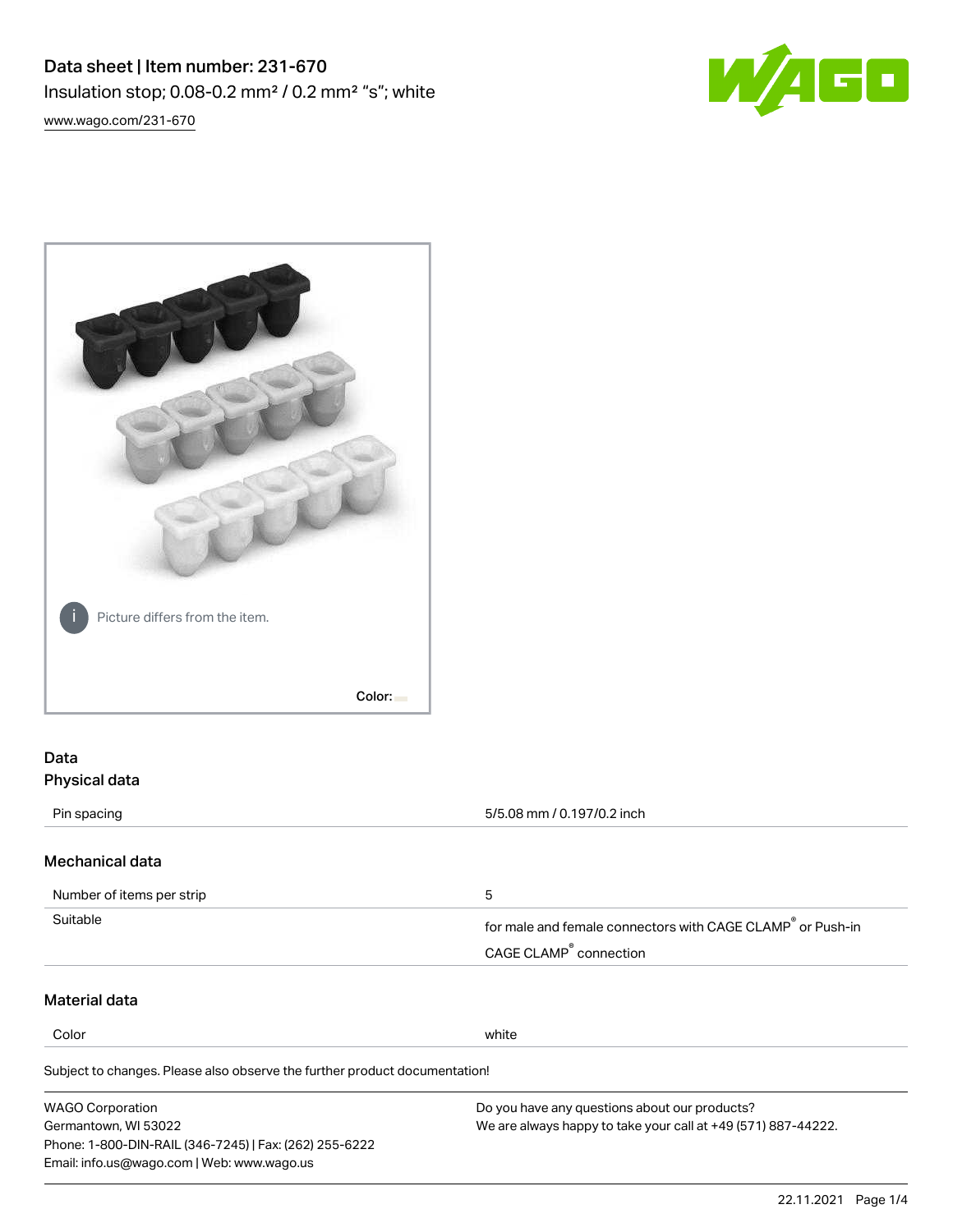[www.wago.com/231-670](http://www.wago.com/231-670)



| Fire load | 0.007 MJ |
|-----------|----------|
| Weight    | 0.3 g    |

### Commercial data

| Product Group         | 3 (Multi Conn. System) |
|-----------------------|------------------------|
| PU (SPU)              | 200 (25) Stück         |
| Packaging type        | box                    |
| Country of origin     | <b>DE</b>              |
| <b>GTIN</b>           | 4017332121163          |
| Customs tariff number | 3926909985             |

### Approvals / Certificates

#### Country specific Approvals

|      |                                        |                                 | Certificate |
|------|----------------------------------------|---------------------------------|-------------|
| Logo | Approval                               | <b>Additional Approval Text</b> | name        |
| Æ    | <b>CSA</b><br>DEKRA Certification B.V. | C <sub>22.2</sub>               | 1466354     |
|      |                                        |                                 |             |

#### Ship Approvals

|      |                 |                                 | Certificate |
|------|-----------------|---------------------------------|-------------|
| Logo | Approval        | <b>Additional Approval Text</b> | name        |
|      | LR              | IEC 61984                       | 96/20035    |
| 旧    | Lloyds Register |                                 | (E5)        |

## Downloads Documentation

### Additional Information

| Technical explanations                                                     | 2019 Apr 3 | pdf<br>2.0 MB | Download |
|----------------------------------------------------------------------------|------------|---------------|----------|
|                                                                            |            |               |          |
| <b>Environmental Product Compliance</b><br><b>Compliance Search</b>        |            |               |          |
| Environmental Product Compliance 231-670                                   |            | URL           | Download |
| Subject to changes. Please also observe the further product documentation! |            |               |          |

| <b>WAGO Corporation</b>                                | Do you have any questions about our products?                 |
|--------------------------------------------------------|---------------------------------------------------------------|
| Germantown, WI 53022                                   | We are always happy to take your call at +49 (571) 887-44222. |
| Phone: 1-800-DIN-RAIL (346-7245)   Fax: (262) 255-6222 |                                                               |
| Email: info.us@wago.com   Web: www.wago.us             |                                                               |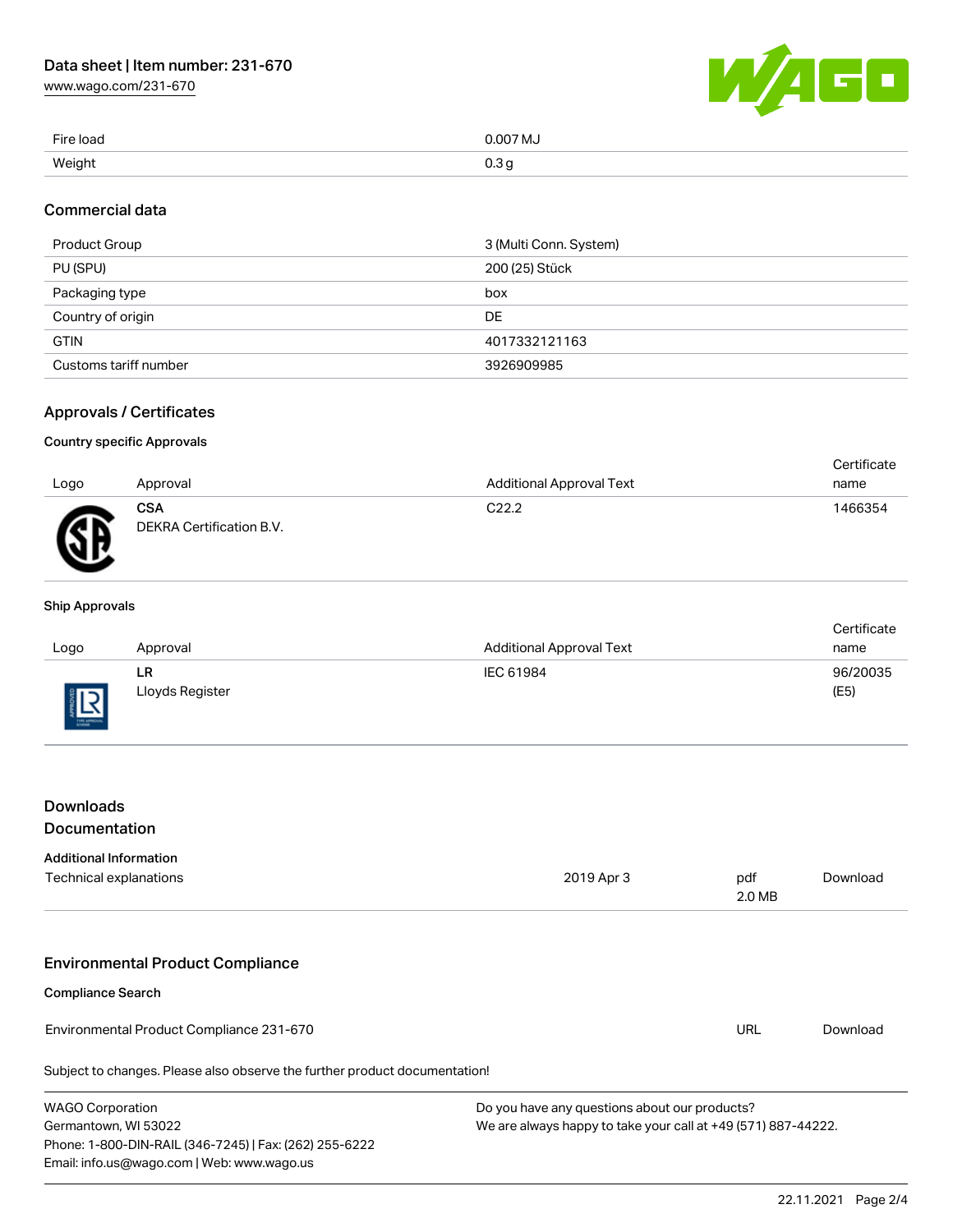Insulation stop; 0.08-0.2 mm² / 0.2 mm² "s"; white



Installation Notes

Installation

Subject to changes. Please also observe the further product documentation!

WAGO Corporation Germantown, WI 53022 Phone: 1-800-DIN-RAIL (346-7245) | Fax: (262) 255-6222 Email: info.us@wago.com | Web: www.wago.us

Do you have any questions about our products? We are always happy to take your call at +49 (571) 887-44222.